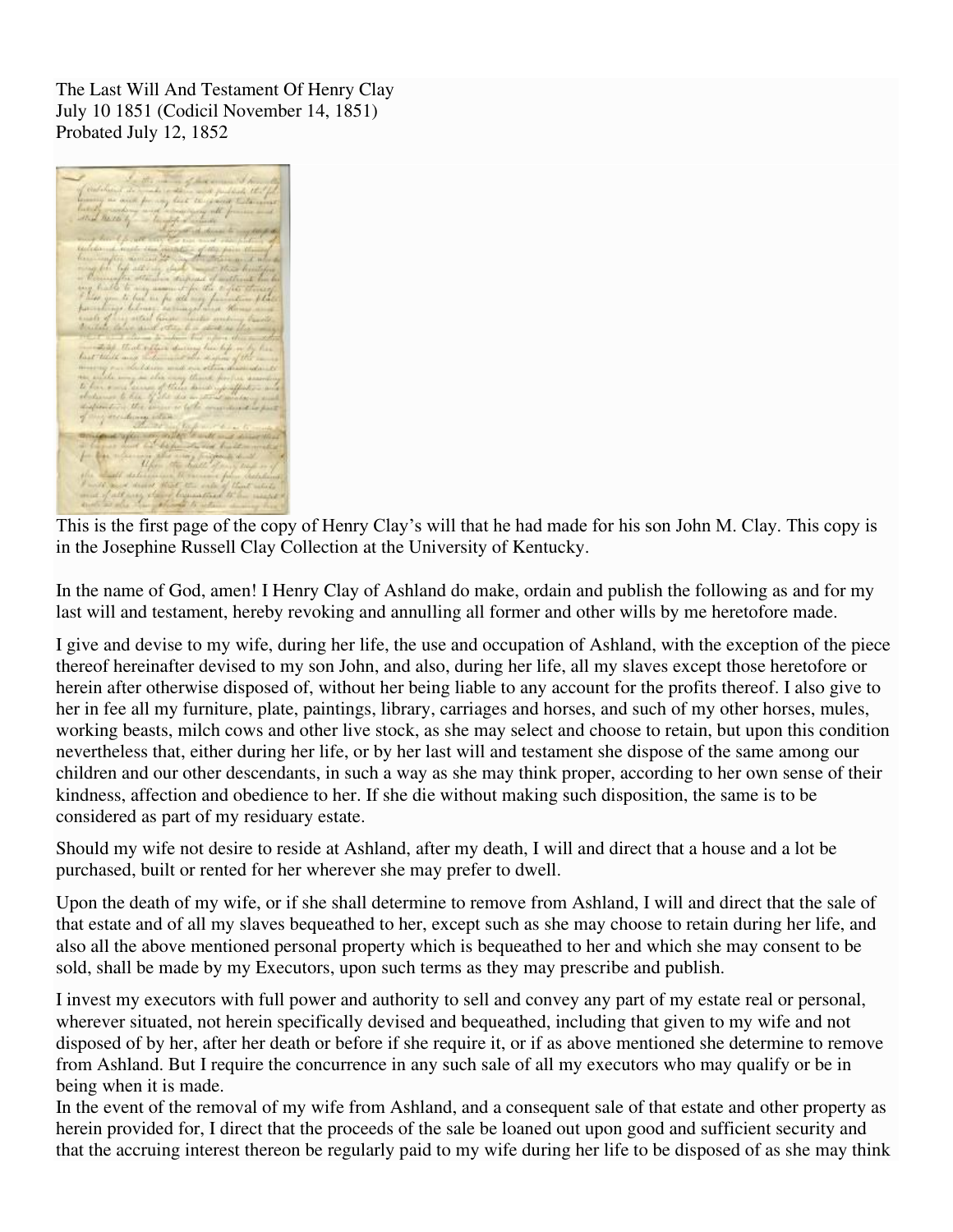proper. And upon her death, out of the principal such pecuniary legacies as are herein directed are to be paid and the remainder to pass to my residuary estate. If either of my sons should purchase Ashland two thirds of the purchase money may, during my wife's life, remain in his hands, he paying annually interest thereon, and the estate continuing bound for the said two thirds and the interest thereof.

I give and devise to my son Thomas, Mansfield, where he at present resides, In trust however that it shall be retained, free from all debts or incumbrances, as a home for the residence of himself, his wife, and the children that he has or may have by her, and of any other wife or children that he may have by such other wife, and the produce thereof to be applied to their support and maintenance. And upon the death of my said son Thomas, I give and devise Mansfield to such of his children or their descendents as he may by his last will and testament direct and appoint; and in default of such last will and testament to be divided between them, according to the statute of distributions. If there be any defect in the creation of this trust, I desire it may be remedied by a Court of Chancery. With the concurrence of that Court, Mansfield may be sold and the proceeds of sale invested in other real estate, to be subject to the same trust as Mansfield is above made subject to.

I also give to my said son Thomas Five thousand dollars to be paid to him, without interest, as soon as my executors can conveniently raise the same. I discharge and acquit my said son from any debts which he owes me. I confirm the gift of any slave, I have made and delivered to him.

I give and devise to my son John two hundred acres of Ashland to be taken off the South side thereof on the Tates Creek road by beginning on the said road at the corner of Clarke and myself, thence running with Clarkes' line to the corner of my land and the parcel of land formerly belonging to Coyle, purchased by the said Clarke, thence with the said Coyle or Clarkes line, and continuing from the end of it parallel with the general course of the Tates Creek road so far that by running a line to the said road and thence to the beginning of the quantity of Two hundred acres shall be obtained, exclusive of the contents of the road. But if, as thus described, the said Two hundred acres should include the brick negro quarters now in my use, then there must be an extension of the same by running so far on the second or West line of the said Clarke's land bought of Coyle as by running the lines in the courses above mentioned will give the quantity of Two hundred acres, excluding therefrom the said brick quarters.

I also give to my son John the slaves Harvey, Milton, Henry and Bob.

My said son is the proprietor, by my gift of Margaret Woods, and her Harold filly and Rally and their increase and I have given him one half of Yorkshire, of Magnolia, of the Zinganer mare and of the brown imported mare and their increase. He is also the owner of Flounce, and I give him one half of the produce of my Jeannettes. I direct that during my son Theodore's unhappy alienation of mind, he shall be decently and comfortably supported, in whatever situation it may be deemed best to place him. If it should please God to restore him to reason, I will and direct that after the death of my wife, out of the proceeds of the sale of Ashland and other property herein directed to be sold, the sum of Ten thousand dollars be paid to him, without interest; but from the time of such restoration, I direct that the sum of Six hundred dollars be annually paid to him, until he receives the said legacy, when the annuity is to cease.

I give to the children of my lamented daughter Anne, in addition to what I have heretofore given to their mother the sum of seven thousand five hundred dollars, equally to be divided between them, to be paid, without interest, after the death of my wife, out of the proceeds of the estate and property herein directed to be sold. If one or more of them die without issue, prior to the payment of this legacy, I direct it equally to be divided among the survivors.

I give to the children of my lamented son Henry the sum of seven thousand five hundred dollars, in addition to what I have heretofore given to their father, equally to be divided between them, to be paid, without interest, after the death of my wife, out of the proceeds of the estate and property herein directed to be sold. If one or more of them die without issue, prior to the payment of this legacy, I direct it to be equally divided among the survivors.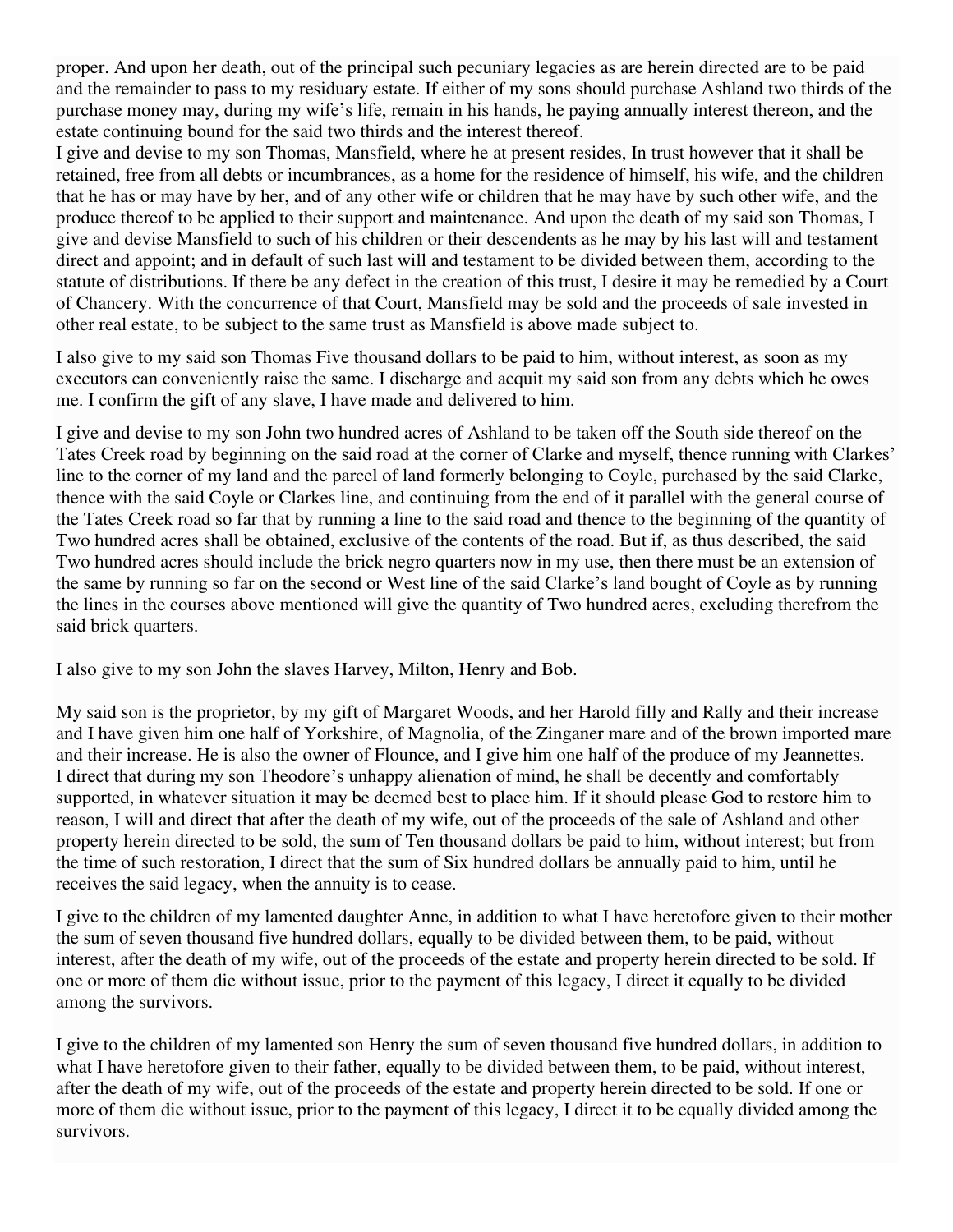I give to my son Thomas my stock in the Lexington and Richmond Turnpike road Company.

I give to my grandson Henry, son of Henry, my breast pin, containing his fathers hair.

I give to my grandson Henry Boyle, son of my son Thomas, the gold watch, which I wear, presented to me by my friend Dr. Mercer.

I give to my friend Dr. B.W. Dudley the gold snuff box presented to me by Dr. Hewitt, late of Washington City.

I give to my friend Dr. W.N. Mercer my snuff box inlaid with gold, said to have belonged to Peter, the great Emperor of Russia.

I give to my friend Henry T. Duncan my ring containing a piece of the Coffin of General Washington.

I give to my granddaughter Lucy my diamond gold ring.

I give to each of my sons Thomas, James, and John one of my walking canes to be chosen by them in the order in which I have named them. My wife may distribute the residue of my walking canes and snuff boxes among such of our descendants or friends as she may think proper.

In the sale of any of my slaves, I direct that the members of families shall not be separated without their consent.

My will is, and I accordingly direct that the issue of all my female slaves, which may be born after the first day of January 1850 shall be free at the respective ages of the males at twenty eight, and of the females at twenty five; and that the three years next preceeding their arrival at the age of freedom, they shall be entitled to their hire or wages for those years, or the fair value of their services, to defray the expense of transporting them to one of the African Colonies, and of furnishing them with an outfit on their arrival there. And I further direct that they be taught to read, to write and to cipher; and that they be sent to Africa. I further will and direct that the issue of any of the females, who are so to be entitled to their freedom at the age of twenty five, shall be deemed free from their birth; and that they be bound out as apprentices, to learn farming or some useful trade, upon the condition of also being taught to read, to write and to cipher. And I direct also that the age of twenty one having been attained, they shall be sent to one of the African Colonies, to raise the necessary funds for which purpose, if they shall not have previously earned them, they must be hired out a sufficient length of time.

I request and enjoin my executors and descendants to pay particular attention to the execution of this provision of my will. And if they should sell any of the females who, or whose issue are to be free, I especially desire them to guard carefully the rights of such issue by all suitable stipulations and sanctions in the contract of sale. But I hope that it may not be necessary to sell any such persons who are to be entitled to their freedom, but that they may be retained in the possession of some of my descendants.

All the rest and residue of my estate not herein specifically devised and bequeathed, and not necessary to the payment of any debt I may leave unpaid (I hope I leave none) including, after the death of my wife, the proceeds of the sale herein directed to be made, the principal of which she will leave, I vest in my executors and the survivor of them in Trust, first to pay to Theodore W. Clay the ten thousand dollars, given to him in the event of his restoration to reason; and if he should not be restored, to pay such expenses as may be annually necessary to his comfortable support; and secondly to pay the residue of the annually accruing interest upon this trust fund, after paying what is necessary for Theodore, to my sons Thomas and James in equal portions, during their lives, and to their respective heirs upon their death. And for the purposes of this trust, my acting executors are directed to invest the above mentioned residuum of my estate in some good fund or in loans upon good security, so that they may apply the annually accruing interest or dividends as herein before directed. Or they may upon proper security lend the said funds to my sons Thomas and James. It is my will and intention that the said fund, in equal portions, shall finally pass to such persons as each of my said sons, as to his part, shall finally direct by his last will and testament; and in default of said will to their respective heirs, according to the Kentucky statute of distributions. My executors may relieve themselves at any time from this trust, by conveying the trust fund to some other trustee to be agreed upon by them and my said two sons, or to be appointed by a Court of Chancery. If my son Theodore shall not be restored to his reason, within five years after